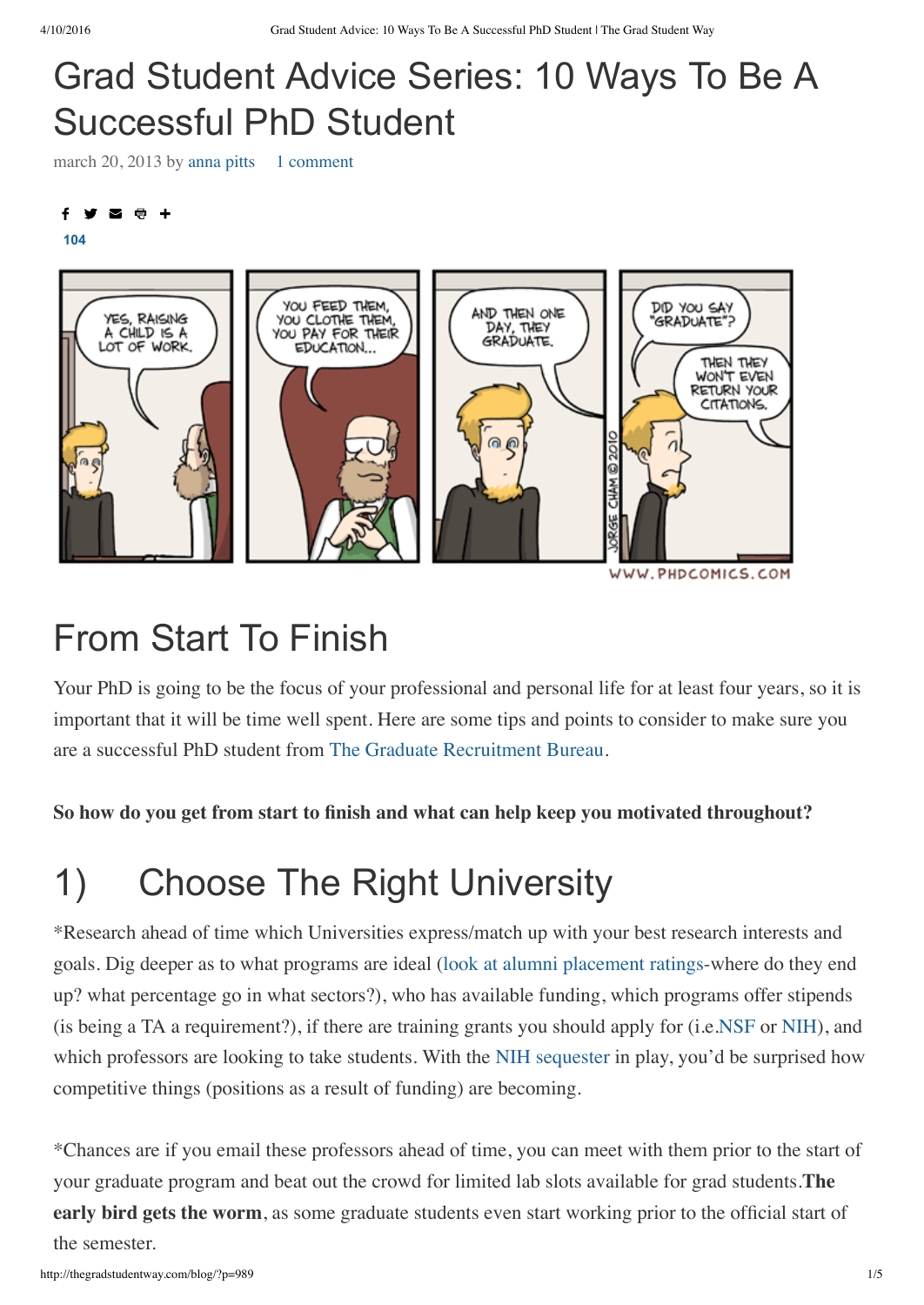Financial backing is important, as your PhD can't begin without it, so a major step for being a successful PhD student is to *get financial funding, and* as much of it as possible. PhDs are not cheap with all the material, equipment and research that is required. So, the more secure financial aid you apply for, the less you need to worry about (if the financial aid is required and is graduate program dependent).

If funding is of concern, get in contact with any relevant business or organization(s) that might be interested in your research and willing to fund it for you. For example, research charities or councils that have shown a keen interest in your area of study fund doctorates and academic institutions will have lists of the PhDs they offer.

\*Many life science programs give you a stipend to support you (and you might have to TA on the side). When that is not enough, check out 7 easy ways to earn an alternative income here[:http://thegradstudentway.com/blog/?p=86](http://thegradstudentway.com/blog/?p=86)

# 2) Keep The Passion

An undeniable necessity for being a successful PhD student is to*have a real passion for your topic*. Your PhD will be your life for the next 4 or more years, so you need to be really committed to the subject with no risk of finding it tiresome.

The passion you feel for your subject will be tested throughout the course of your research due to work, time and supervisor pressures, so *the bond you share needs to be indestructible*. If you aren't 100% committed to your topic, then you can't put in the needed effort and passion that are key ingredients for a successful PhD. So, make sure you are really interested in the research you are about to undertake.

# 3) Learn

Knowing the experts in your field can only help you and your PhD be a success. *Apply to work with a prestigious tutor/mentor*, as after all, who better to be your mentor than the leading expert in your field? If you don't ask you don't get so *don't be afraid to try*.

In addition to having a tutor/mentor who seriously knows their stuff, you need to read, watch and listen to your favorite authors and researchers and then try and make contact with them. More often than not they will be more than happy to spend some time discussing their latest findings and theories with you- they are the Hollywood Royalty of academia so let the know you are their number one fan. You never know, they might have some life changing opportunities for you.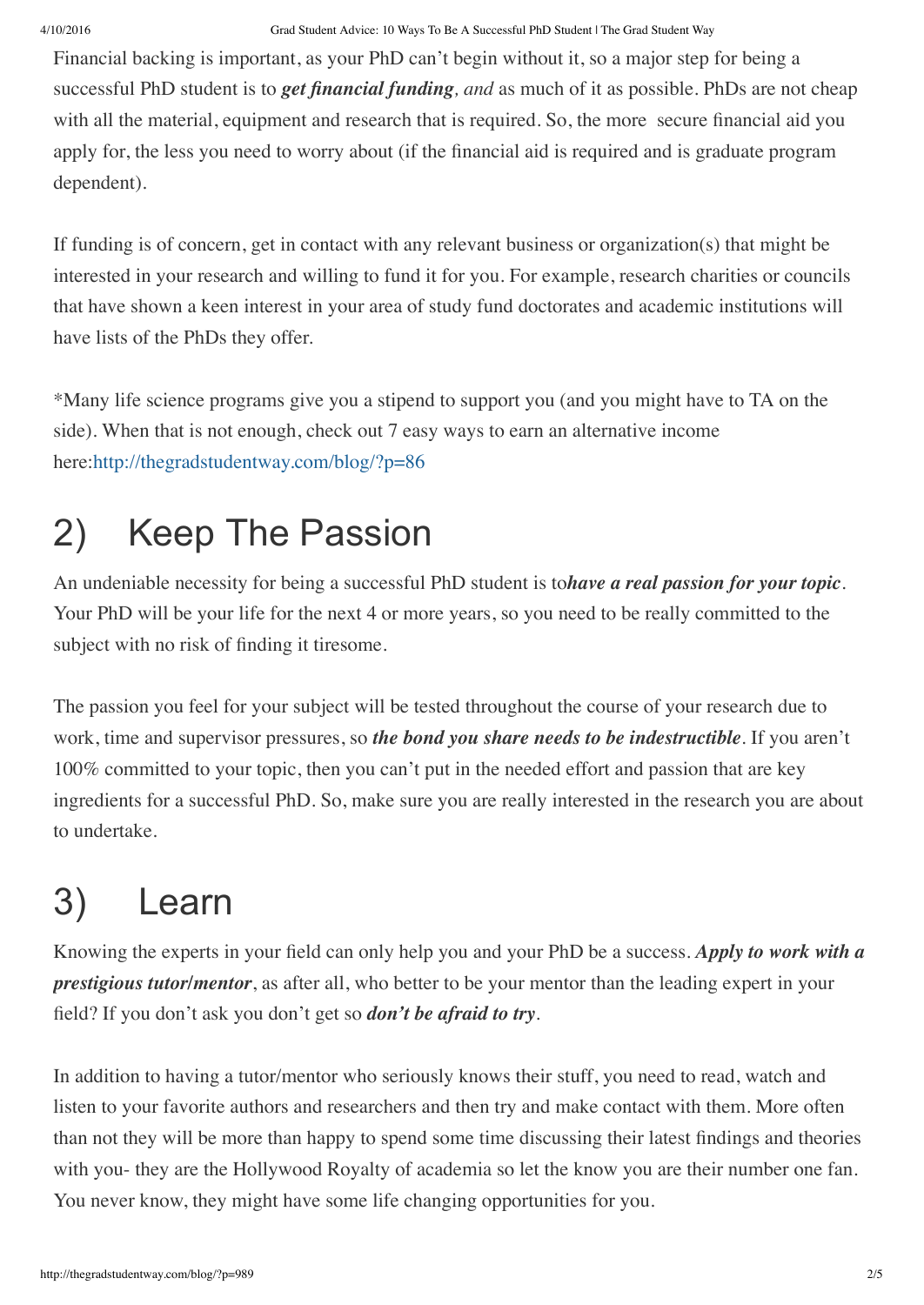### 4) Network

Your PhD is going to take up a substantial part of your life, and it is important to realize that *a [successful](http://thegradstudentway.com/blog/?p=548) PhD student will change their priorities from year to year*. In the first year, *you need to network and get your name out there* and be known. If people don't know you exist, how will they know about your research and whether it is something really ground-breaking that they should take an active interest in?

After your PhD, you are going to need contacts and opportunities and your research is the key to open all these doors, so take the time in the first year to spread your word and get involved in projects. In the final years, *your main priority should be your work*, so it is sensible to turn down some event invitations- you should have made a big enough fuss about yourself in the first year to be able to not attend some events and still not be forgotten. Build yourself a solid basis and name early on, and then complete your work knowing that the interest and knowledge about it is still out there.

#### 5) Read



Doing a PhD means making an original contribution to the field; one of great value, interest and benefit. *Your research needs to complement existing research* and not replicate anything.

Therefore, you need to *read as much as possible including every piece of theory and research* that has ever been done in your area. Know what has been found, what hasn't been proved, what's been suggested, successful and ignored. If you don't know what is already in existence, then you can't make an original and reputable contribution to the field. Therefore, it is essential that in order to be a successful PhD student that you start hitting those books.

## 6) Communicate

It's great that you're doing all this research and discovering all these fascinating trends, but if you cannot communicate your research and progress effectively-then the real potential of your PhD will be lost.

*Brush up on your communication skills.* Your written communication needs to be impeccable; logically ordered, easy to follow and with a clear message. Obviously, grammatically correct and with no spelling errors too! When presenting your work to audiences at conferences and meetings it needs to be an exciting, engaging delivery.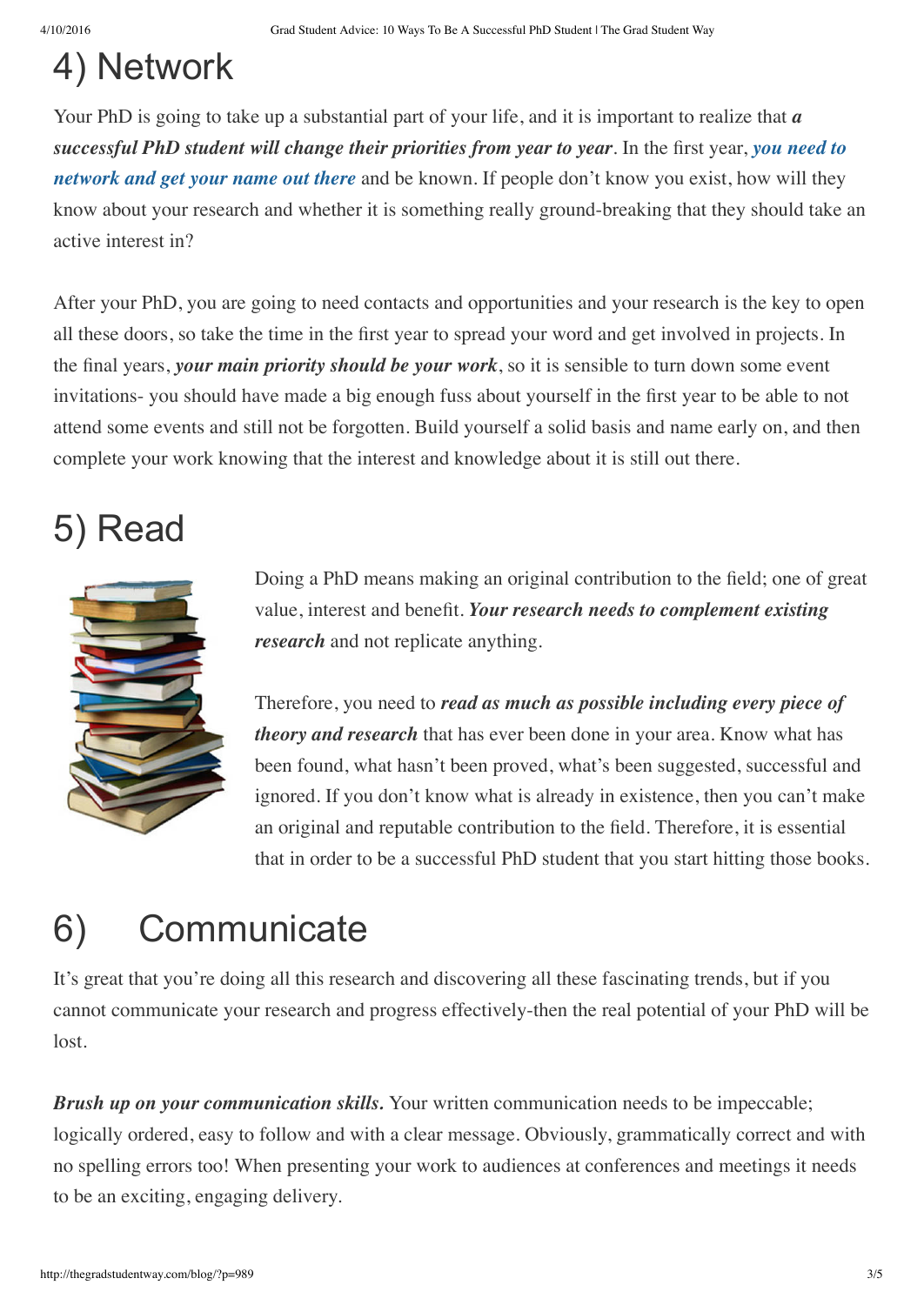Additionally, *make sure you are presenting your work to the right people*. To be a successful PhD student you need to be more than a great researcher; you need to be able to convey your findings and theories to a specialist audience in a way that will create and retain your professional, reputable image. This means no stuttering, no monotonous lengthy speeches and no waffling, unpunctuated sentences.

# 7) Work hard

*A good work ethic is pivotal to your PhD success*. You need to work hard and play hard to stay motivated and sane during your PhD. It is essential that you *allow yourself breaks* if you feel as though it's all getting too much and a touch of cabin fever is setting in. An hour's break or a day off can do your research the world of good. If by lunchtime you are going mad then go for a jog, do some painting, bake a cake- whatever you do to reconnect and re-establish control. On the other hand you can't take too many breaks, so keep in mind that you still need to stay productive.

*Treat your PhD like a job*– as it essentially is- which equates to five days a week and having downtime on weekends. Or, if you need to work weekends then make sure you allow yourself some relaxation in the week. The balancing act of work and play is a fine art, but master it and you'll be a successful PhD student.

## 8) Persevere

*Perseverance is the key to success* with all PhDs, as most research won't instantly fall nicely into place right from the get-go. You need to stick with it and constantly reassess and modify your method(s) to achieve the best you can and derive promising results.

This means *you must be organized as well as tenacious.* Keep meticulously detailed notes at every stage of your work so far and have a plan of action so you always know what the next stage is. It doesn't matter if in reality the next stage doesn't pan out as planned, but by knowing which direction it is headed will help to channel your energy and research to make the most efficient use of your time.

# 9) Stay productive